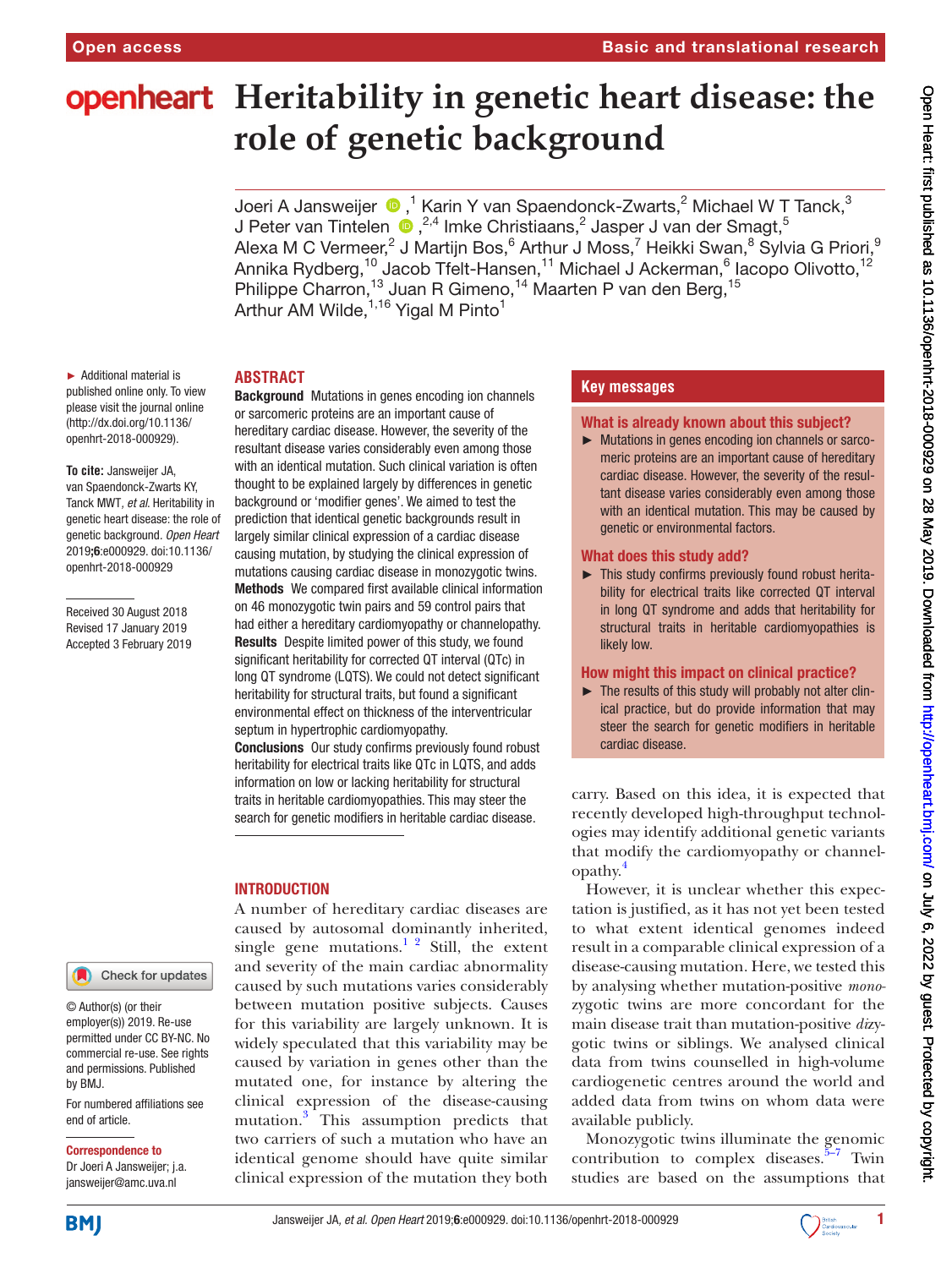(1) monozygotic twin pairs share 100% of their genome, and therefore share additive genetic effects (the added effect at a single locus of one allele added to the effect of the other allele) and dominance effects (effects of interaction between two alleles on the same locus); (2) dizygotic twin pairs and normal siblings share 50% of their genome, so they share 50% of the variance in additive genetic effects and 25% of the variance in dominance effects<sup>8</sup>; (3) monozygotic and dizygotic twin pairs share common environmental effects to the same extent. $9^{10}$ For this study, we assumed that non-twin siblings share common environmental effects to the same extent as twin siblings. Although it is well known that even monozygotic twins do not have identical genomes, $\frac{11}{11}$  $\frac{11}{11}$  $\frac{11}{11}$  the current analysis allows to estimate the probability to find modifiers based on high-throughput genomic sequencing.

#### **METHODS**

We collected monozygotic twin pairs with dilated cardiomyopathy (DCM), hypertrophic cardiomyopathy (HCM) or long QT syndrome type 1, 2 or 3 (LQTS) from families with a high suspicion of familial disease in which a (likely) pathogenic mutation was identified. In total, we recruited 36 monozygotic twin pairs from Amsterdam and Groningen (The Netherlands), Rochester New York and Rochester Minnesota (USA), Helsinki (Finland), Pavia and Firenze (Italy), Umea (Sweden), Copenhagen (Denmark), Paris (France) and Murcia (Spain). In all cases, monozygosity was established on clinical grounds, while in 27 pairs (75%), monozygosity was confirmed using polymorphic DNA markers. In addition, we added detailed clinical data on 10 pairs of monozygotic twins with a cardiomyopathy or LQTS, in which a pathogenic mutation was identified or inherited disease was strongly suspected, from previously published studies.<sup>712-21</sup> Taken together, we collected data on 46 monozygotic twin pairs ([table](#page-1-0) 1). As a control group, we collected data on 59 pairs of same-sex dizygotic twins or same-sex normal siblings ([table](#page-1-0) 1). We included only same-sex control pairs to avoid sex-induced within-pair differences. These cases were selected from families in which one of the aforementioned hereditary cardiac diseases was diagnosed.

<span id="page-1-0"></span>

| Monozygotic twin pairs and control pairs of which<br>Table 1<br>data were available for this study per disease |                        |                                   |                           |                                |  |  |  |
|----------------------------------------------------------------------------------------------------------------|------------------------|-----------------------------------|---------------------------|--------------------------------|--|--|--|
|                                                                                                                | Monozygotic twin pairs | <b>Control pairs</b>              |                           |                                |  |  |  |
|                                                                                                                | N                      | Cases<br>N<br>(zygosity tested) N | <b>From</b><br>literature | N<br>(dizygotic<br>twin pairs) |  |  |  |
| <b>DCM</b>                                                                                                     | 10                     | 6(5)                              | 4                         | 15(0)                          |  |  |  |
| <b>HCM</b>                                                                                                     | 11                     | 6(5)                              | 5                         | 14 (2)                         |  |  |  |
| <b>LOTS</b>                                                                                                    | 25                     | 24(17)                            | 1                         | 30(9)                          |  |  |  |
| Total                                                                                                          | 46                     | 36(27)                            | 10                        | 59 (11)                        |  |  |  |

DCM, dilated cardiomyopathy; HCM, hypertrophic cardiomyopathy; LQTS, long QT syndrome.

Only retrospectively collected data were used in an anonymised database, which is in line with the guidelines for retrospective data analysis of the Amsterdam UMC institutional review board.

We retrospectively collected first available data on left ventricular ejection fraction (LVEF) and left ventricular end-diastolic dimension (LVEDD) in DCM, diastolic interventricular septum thickness (IVSd) in HCM and corrected QT interval (QTc, calculated using Bazett's formula) for LQTS QTc ([online supplementary table S1\)](https://dx.doi.org/10.1136/openhrt-2018-000929). We obtained values taken from the first available examinations, where the time between the measurements of two individuals within a pair did not exceed 10% of the age of the oldest individual. An exception to this were seven pairs (six of which were control pairs) where early data were available only for the more severely affected individual, while the less affected individual was only studied at a later age. For 13 LQTS control pairs, individuals were tested for the first time at different ages in the context of family counselling [\(online supplementary table S2\)](https://dx.doi.org/10.1136/openhrt-2018-000929).

We found no differences in age or sex between the monozygotic twins and the control group using Mann-Whitney (two-tailed) U tests [\(table](#page-2-0) 2). As all pairs are sexmatched and the heritability estimations are performed using the relation between two members of a pair, and the tests were performed at the same age for both members of a pair, we did not correct for age or sex differences before performing the heritability estimations.

To calculate the genetic contribution to a trait, we used structural equations modelling (SEM). When assessing the heritability of traits, the phenotypic variance can be split into genetic and environmental components and further divided into four components: A (additive genetic effects, which is narrow-sense heritability h2), D (dominance effects), C (common environmental effects) and E (environmental effects unique to the individual). ACE (additive genetic effects, common and unique environmental effects), AE (additive genetic effects and unique environmental effects) and CE (common and unique environmental effects) models were fitted and assessed for goodness of fit using the Akaike Information Criterion (AIC) where a low AIC indicates a good fit. $8$ 

# **RESULTS**

We compared first available clinical information on disease traits in 46 monozygotic twin pairs and in 59 control pairs of same-sex dizygotic twins or same-sex normal siblings [\(table](#page-1-0) 1). We found no differences in age or sex between the monozygotic twins and the control group ([table](#page-2-0) 2). The results of the narrow-sense trait heritability (h2) estimations are summarised in [figure](#page-3-0) 1 and [table](#page-3-1) 3. SEM yielded an h2 of 4.9% (95% CI 0.0% to 84.5%) for LVEF and 52.8% (95% CI 0.0% to 91.2%) for LVEDD in DCM, 0.0% for IVSd (95% CI 0.0% to 43.6%) in HCM and 57.5% for QTc values in LQTS (95% CI 5.5% to 87.5%).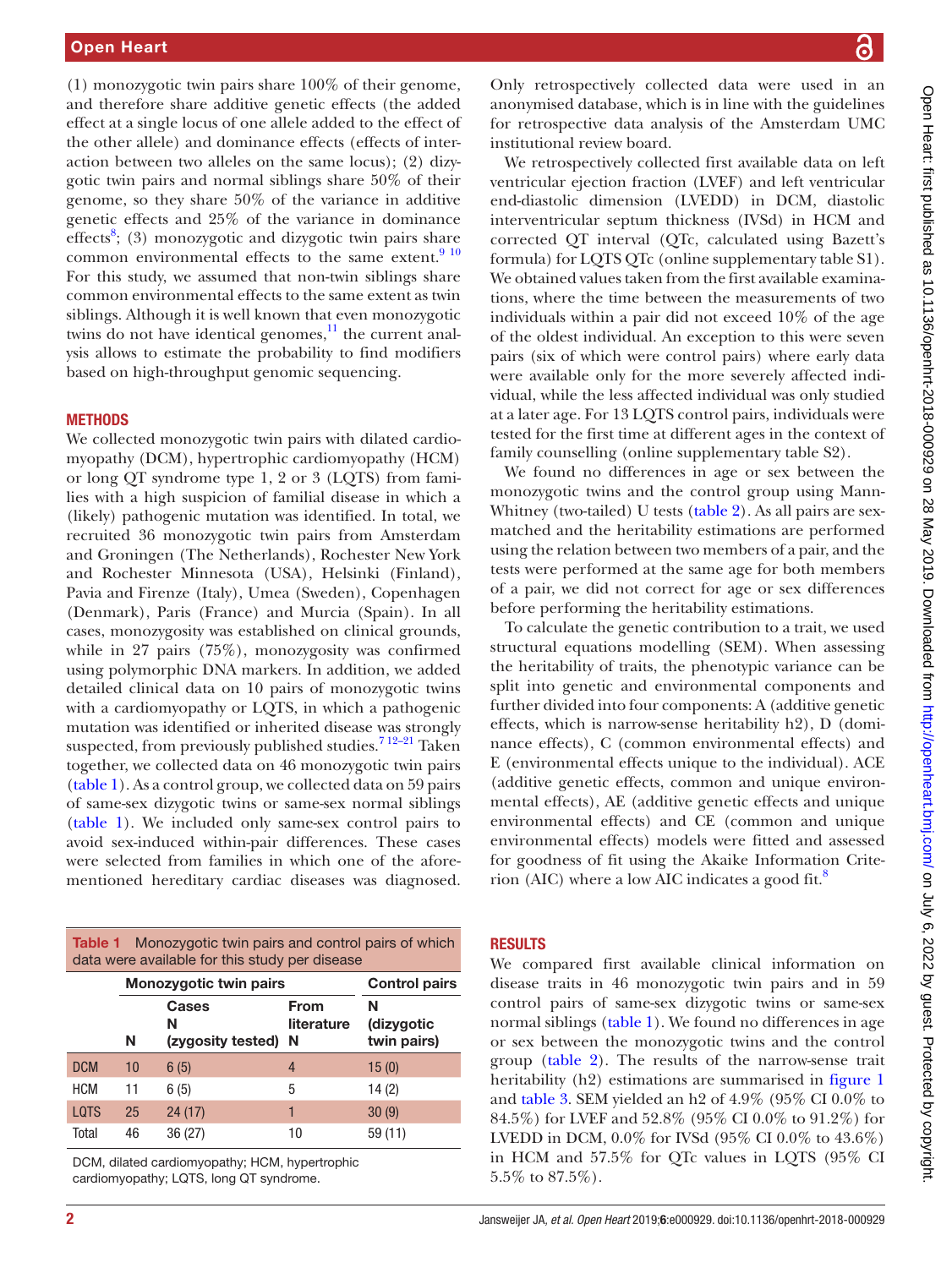<span id="page-2-0"></span>

|             | Table 2 Baseline characteristics for the monozygotic twin pairs and control pairs per disease |                             |                               |                      |                                                           |  |  |
|-------------|-----------------------------------------------------------------------------------------------|-----------------------------|-------------------------------|----------------------|-----------------------------------------------------------|--|--|
|             |                                                                                               |                             | <b>Monozygotic twin pairs</b> | <b>Control pairs</b> | <b>Significance</b><br>(Mann-Whitney U test,<br>2-tailed) |  |  |
| <b>DCM</b>  | <b>LVEF</b>                                                                                   | $\mathsf{N}$                | 8                             | 11                   |                                                           |  |  |
|             |                                                                                               | Age, years<br>(median, IQR) | 51.4(24.0)                    | 49.6 (25.6)          | 0.52                                                      |  |  |
|             |                                                                                               | Male (pairs, %)             | 4 (50%)                       | 3(27%)               | 0.16                                                      |  |  |
|             |                                                                                               | LVEF, %<br>(median, IQR)    | 32.0(20.0)                    | 52.3(31.7)           | $0.001***$                                                |  |  |
|             | <b>LVEDD</b>                                                                                  | N.                          | $\overline{7}$                | 15                   |                                                           |  |  |
|             |                                                                                               | Age, years<br>(median, IQR) | 45.9(21.1)                    | 50.4(29.4)           | 0.30                                                      |  |  |
|             |                                                                                               | Male (pairs, %)             | 3(43%)                        | $6(40\%)$            | 0.86                                                      |  |  |
|             |                                                                                               | LVEDD, mm<br>(median, IQR)  | 55.5(6.3)                     | 54.7(7.8)            | 0.41                                                      |  |  |
| <b>HCM</b>  | <b>IVSd</b>                                                                                   | N                           | 11                            | 14                   |                                                           |  |  |
|             |                                                                                               | Age, years<br>(median, IQR) | 30.3(29.3)                    | 48.2 (33.3)          | 0.06                                                      |  |  |
|             |                                                                                               | Male (pairs, %)             | 6(55%)                        | 10 (71%)             | 0.93                                                      |  |  |
|             |                                                                                               | IVSd, mm<br>(median, IQR)   | 15.5(8.3)                     | 11.5(10.8)           | 0.09                                                      |  |  |
| <b>LQTS</b> | QTc                                                                                           | N                           | 25                            | 30                   |                                                           |  |  |
|             |                                                                                               | Age, years<br>(median, IQR) | 26.5(46.8)                    | 32.3(30.3)           | 0.13                                                      |  |  |
|             |                                                                                               | Male (pairs, %)             | 13 (52%)                      | 14 (47%)             | 0.58                                                      |  |  |
|             |                                                                                               | QTc, ms<br>(median, IQR)    | 464 (49)                      | 462 (76)             | 0.77                                                      |  |  |

\*\*Significant at the <0.01 level.

As not all data were complete for some pairs, the number of pairs in which we could assess certain traits differs from the number of pairs mentioned in [table 1](#page-1-0).

DCM, dilated cardiomyopathy; HCM, hypertrophic cardiomyopathy; IVSd, diastolic interventricular septum thickness; LQTS, long QT syndrome; LVEDD, left ventricular end-diastolic dimension; LVEF, left ventricular ejection fraction; QTc, corrected QT interval.

For QTc values in LQTS, a model describing variation with additive genetic effects (AE model) had the best fit (p=0.03) with the observed data. In HCM, a model describing IVSd variation with shared environmental effects (CE model; p=0.02) had the best fit, and the contribution of shared environmental effects on IVSd variation was significant (65.6%, 95% CI 20.1% to 83.4%).

# **DISCUSSION**

In this study, we tested our hypothesis that monozygotic twins with a mutation that causes either LQTS or a cardiomyopathy are more concordant for the main disease trait than dizygotic twins or siblings that also carry such a mutation. Indeed, we found significantly higher concordance for QTc in monozygotic twins with a long QT causing mutation. However, we did not find such high or significant concordance for the primary cardiomyopathy trait of either LVEF or dilatation in DCM, or septal thickening in HCM.

In this worldwide collaboration, we collected a higher number of twins with a mutation that causes a cardiomyopathy or channelopathy than to our knowledge has been reported previously. We believe that there are probably not many more (monozygotic twins) out there as this collection is the result of a search in the cohorts collected by all major groups active in this field. Although this enabled us to study a relatively large number of twins, these particular twins are rare and the absolute numbers are still low.

Given the sample sizes in this study, varying from 19 to 55 twin pairs, at a significance level of p value  $<0.05$ , narrow-sense heritabilities of >0.80, 0.80, 0.60 and 0.55 could be found with 80% power for LVEF, LVEDD, IVSd and QTc, respectively. The power calculations were done with functions from Verhulst, $22$  which use the observed twin pair numbers and assume a common variance equal or smaller than the observed common variance. This suggests the heritability of QTc lengthening in LQTS we found is indeed significant. Our findings in LQTS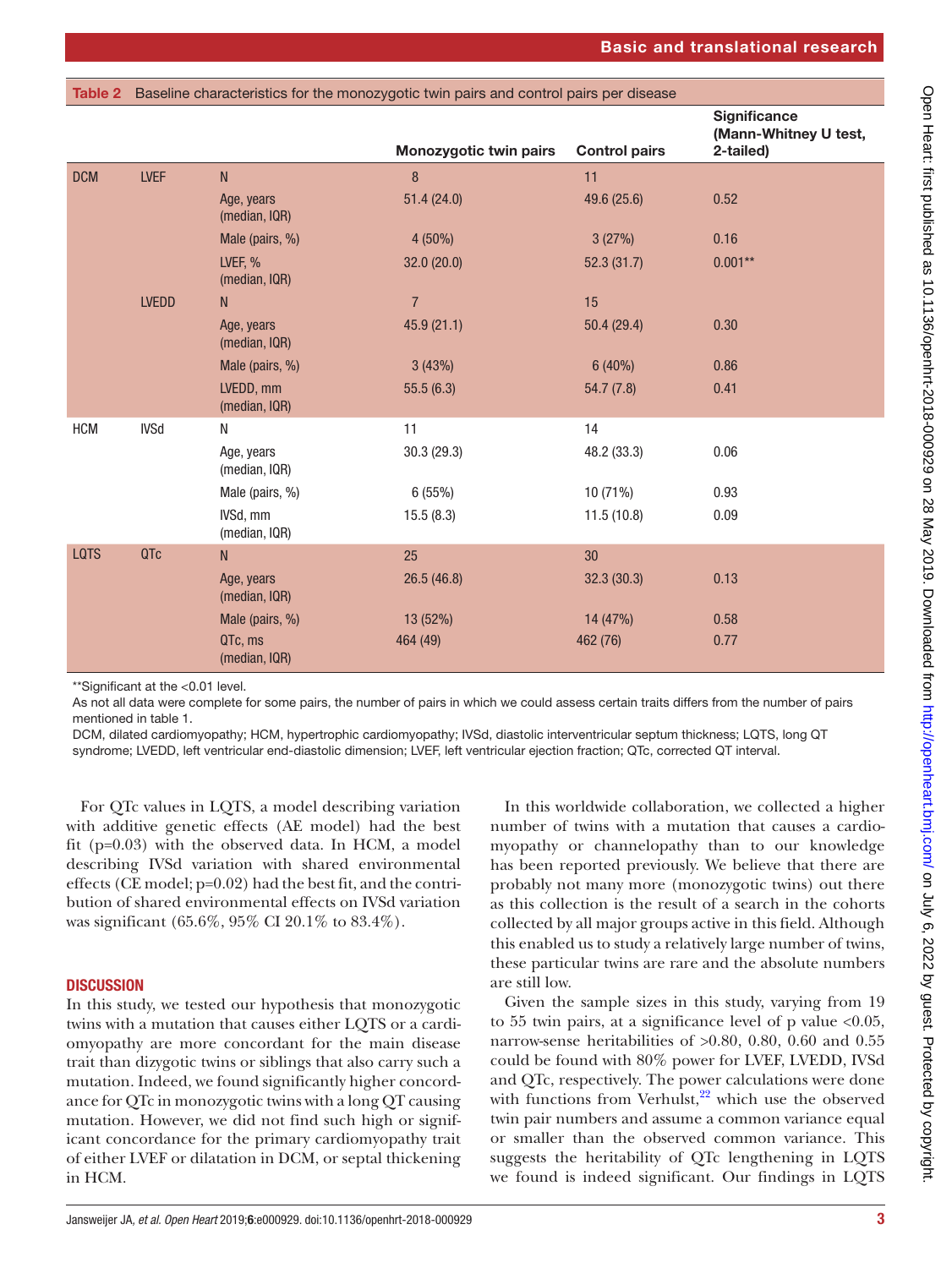

<span id="page-3-0"></span>Figure 1 Heritability estimates in percentages using structural equations modelling for primary trait phenotypes in DCM (LVEF) and LVEDD), HCM (IVSd) and LQTS (QTc). \*Significant (within 95% CI). DCM, dilated cardiomyopathy; HCM, hypertrophic cardiomyopathy; IVSd, diastolic interventricular septum thickness; LQTS, long QT syndrome; LVEDD, left ventricular enddiastolic dimension; LVEF, left ventricular ejection fraction; QTc, corrected QT interval.

confirm findings from other studies on the heritability of the QT interval trait.  $^{23-30}$ 

Our study cannot exclude that there is some heritability for structural traits in mutation-induced cardiomyopathies like HCM or DCM, and indeed for LVEDD in DCM our results show a trend for considerable heritability. However, it does suggest that heritability is less robust in these diseases, and that in these diseases a greater influence of environmental factors on the development of the disease trait(s) may be expected. Indeed, for the main trait of HCM, thickness of the cardiac septum, we even found a statistically significant contribution of environmental effects. The narrow-sense heritability of zero and the significant role for the environment on expression of septal wall thickness in HCM was unexpected since singular reports on monozygotic twins report both discor $d$ ant<sup>14</sup> and concordant twins.<sup>15</sup>

A downside of the use of data from multiple centres is that results may be affected by differing clinical standards and interobserver variability. This argument also applies to the use of detailed clinical data from clinical publications on twin pairs with HCM, DCM and LQTS. Because ratios within twin pairs have been used for the comparison with other twin pairs, and the two members of each pair were observed by the same clinician, we feel that interobserver variability does not influence our results. Furthermore, the members of each pair were observed around the same time, which both minimises intraobserver variability as well as age-dependent individual factors that may influence disease trait development. Finally, one may argue that the use of data from clinical publications could induce an inclusion bias. However, literature describes both concordant and discordant phenotypes, suggesting a bias by preferred publication of either type was not introduced.

In an effort to increase the number of cases in this study, we used dizygotic twin pairs as controls and also normal siblings. Both dizygotic twin pairs and normal

<span id="page-3-1"></span>

| Table 3     | Heritability estimates as estimated using structural equations modeling (SEM) |                           |                  |                         |                         |                      |           |                                       |  |
|-------------|-------------------------------------------------------------------------------|---------------------------|------------------|-------------------------|-------------------------|----------------------|-----------|---------------------------------------|--|
|             |                                                                               | Monozygotic<br>twin pairs | Control<br>pairs | <b>SEM (ACE model)</b>  |                         |                      |           |                                       |  |
|             |                                                                               | N                         | N                | h <sub>2</sub> (95% CI) | C(95% CI)               | <b>Best</b><br>model | (p value) | <b>CE worse</b> AE worse<br>(p value) |  |
| <b>DCM</b>  | <b>LVEF</b>                                                                   | 8                         | 11               | 4.9% (0.0% to 84.5%)    | 66.9% (0.0% to 86.6%)   | <b>CE</b>            |           | 0.09                                  |  |
|             | <b>LVEDD</b>                                                                  |                           | 15               | 52.8% (0.0% to 91.2%)   | 24.6% (0.0% to 76.6%)   | <b>AE</b>            | 0.23      | $\overline{\phantom{0}}$              |  |
| <b>HCM</b>  | IVSd                                                                          | 11                        | 14               | $0.0\%$ (0.0% to 43.6%) | 65.6% (20.1% to 83.4%)* | <b>CE</b>            |           | $0.02*$                               |  |
| <b>LQTS</b> | QT <sub>C</sub>                                                               | 25                        | 30               | 57.5% (5.5% to 87.5%)*  | 23.7% (0.0% to 64.9%)   | <b>AE</b>            | $0.03*$   | _                                     |  |

\*Significant at the p<0.05 level or within the 95% CI.

ACE, additive genetic effects, common and unique environmental effects; AE, additive genetic effects and unique environmental effects; CE, common and unique environmental effects; DCM, dilated cardiomyopathy; HCM, hypertrophic cardiomyopathy; IVSd, diastolic interventricular septum thickness; LQTS, long QT syndrome; LVEDD, left ventricular end-diastolic dimension; LVEF, left ventricular ejection fraction; QTc, corrected QT interval.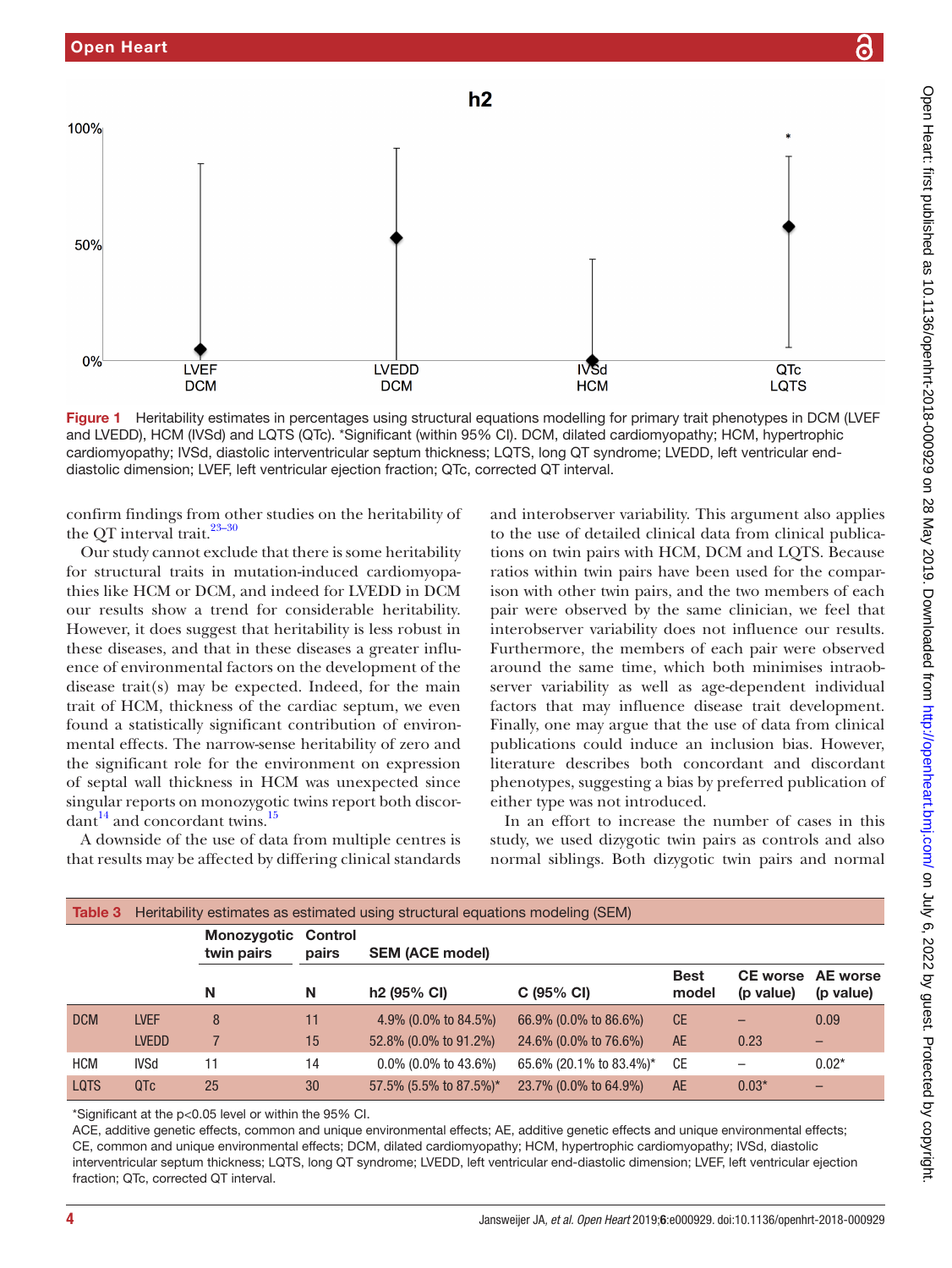# Basic and translational research

siblings share 50% of their genome. We did not have information on the extent of shared environment for the studied cases, and we cannot exclude that this has introduced a bias in disease groups where normal siblings make up most, or even all of the controls. To minimise age-related and sex-related differences, we only selected same-sex control pairs and used data from comparable time points for all groups.

Many acquired differences can account for the discordant phenotypes we find in monozygotic twin pairs that share a disease-causing mutation, including posttranslational modifications or environmental factors. Since we did not find larger differences between older twin pairs than younger pairs, it seems that lifetime exposure to environmental factors is not the only explanation for this discordance. Early acquired factors may already play an important role, as may de novo mutations, copy number variations $31$  and differences in maternally inherited mitochondrial DNA which varies even within an individual.<sup>[32](#page-5-5)</sup>

# **CONCLUSION**

We found a significant effect of genetic background on the clinical expression of mutations that cause LQTS, but did not find such effects for mutations that cause DCM and HCM. This suggests that environmental factors may be of relatively greater importance to explain differences in disease severity in families with a mutation causing DCM or HCM. Accordingly, it is anticipated that there are more genetic modifiers that underlie incomplete penetrance and variable expression of disease genes in LQTS, and that studies looking for genetic modifiers in heritable heart disease should focus more on disease with primary electrical phenotype like LQTS than disease with primary structural phenotype like DCM or HCM.

#### Author affiliations

<sup>1</sup> Heart Center, Clinical and Experimental Cardiology, Amsterdam UMC, University of Amsterdam, Amsterdam, Netherlands

<sup>2</sup>Department of Clinical Genetics, Amsterdam UMC, University of Amsterdam, Amsterdam, Netherlands

<sup>3</sup>Department of Clinical Epidemiology, Biostatistics and Bioinformatics, Amsterdam UMC, University of Amsterdam, Amsterdam, Netherlands

4 Department of Clinical Genetics, University Medical Center Groningen, University of Groningen, Groningen, Netherlands

5 Department of Medical Genetics, University Medical Center Utrecht, University of Utrecht, Utrecht, Netherlands

<sup>6</sup>Department of Molecular Pharmacology and Experimental Therapeutics, Mayo Clinic, Rochester, Minnesota, USA

<sup>7</sup>Department of Cardiovascular Medicine, Mayo Clinic, Rochester, New York, USA

<sup>8</sup>Heart and Lung Center, Helsinki University Central Hospital, Helsinki, Finland 9 Department of Molecular Medicine, University of Pavia, Pavia, Italy

10Department of Clinical Sciences, Umeå University, Umeå, Sweden

<sup>11</sup>Department of Cardiology, Copenhagen University Hospital, Copenhagen, Denmark

<sup>12</sup>Department of Cardiology, Careggi University Hospital, Florence, Italy

<sup>13</sup>Department of Clinical Genetics, Hopital Ambroise-Pare, Boulogne-Billancourt, France

<sup>14</sup>Department of Cardiology, Universitary Hospital Virgen Arrixaca, El Palmar, Murcia, Spain

<sup>15</sup>Department of Cardiology, University Medical Center Groningen, Groningen, **Netherlands** 

<sup>16</sup>Centre of Excellence in Research of Hereditary Disorders, Princess Al-Jawhara Al-Brahim, Jeddah, Saudi Arabia

Contributors Planning: JAJ, KYvS-Z, AAMW, YMP. Conduct: JAJ, KYvS-Z, MWTT, JPvT, IC, JvdS, AMCV, JMB, AJM, HS, SGP, AR, JT-H, MJA, IO, PC, JRG, MPvdB, AAMW, YMP. Reporting: JAJ, KYvS-Z, MWTT, JPvT, MJA, AAMW, YMP. Overall: JAJ, KYvS-Z, YMP.

Funding This work was supported by the Netherlands CardioVascular Research Initiative (Project PREDICT and ARENA): the Dutch Heart Foundation, Dutch Federation of University Medical Centres, the Netherlands Organisation for Health Research and Development, the Royal Netherlands Academy of Sciences, the Windland Smith Rice Comprehensive Sudden Cardiac Death Program, the Finnish Foundation for Cardiovascular Research and the Novo Nordic Foundation.

Competing interests MA is a consultant for Boston Scientific, Gilead Sciences, Medtronic and St. Jude Medical. MJA and Mayo Clinic received sales-based royalties from Transgenomic for their FAMILION-LQTS and FAMILION-CPVT genetic tests. However, these entities had no involvement with this study. The remaining authors have nothing to disclose.

Patient consent for publication Not required.

Provenance and peer review Not commissioned; externally peer reviewed.

Open access This is an open access article distributed in accordance with the Creative Commons Attribution Non Commercial (CC BY-NC 4.0) license, which permits others to distribute, remix, adapt, build upon this work non-commercially, and license their derivative works on different terms, provided the original work is properly cited, appropriate credit is given, any changes made indicated, and the use is non-commercial. See: [http://creativecommons.org/licenses/by-nc/4.0/.](http://creativecommons.org/licenses/by-nc/4.0/)

Correction notice This article has been corrected since it first published online. The open access licence type has been amended.

#### ORCID iDs

Joeri A Jansweijer <http://orcid.org/0000-0003-3341-3832> J Peter van Tintelen <http://orcid.org/0000-0003-3854-6749>

#### **References**

- <span id="page-4-0"></span>1. Pinto YM, Wilde AAAM, van Rijsingen IAW, *et al*. Clinical utility gene card for: Hypertrophic cardiomyopathy (type 1–14). *[Eur J Hum Gen](http://dx.doi.org/10.1038/ejhg.2010.243)* 2011;19:1–4.
- 2. Posafalvi A, Herkert JC, Sinke RJ, *et al*. Clinical utility gene card for: dilated cardiomyopathy (CMD). *[Eur J Hum Gen](http://dx.doi.org/10.1038/ejhg.2012.276)* 2013;21:1185–5.
- <span id="page-4-1"></span>3. Jacoby D, McKenna WJ. Genetics of inherited cardiomyopathy. *[Eur](http://dx.doi.org/10.1093/eurheartj/ehr260)  [Heart J](http://dx.doi.org/10.1093/eurheartj/ehr260)* 2012;33:296–304.
- <span id="page-4-2"></span>4. Cahill TJ, Ashrafian H, Watkins H. Genetic cardiomyopathies causing heart failure. *[Circ Res](http://dx.doi.org/10.1161/CIRCRESAHA.113.300282)* 2013;113:660–75.
- <span id="page-4-3"></span>5. Christophersen IE, Ravn LS, Budtz-Joergensen E, *et al*. Familial aggregation of atrial fibrillation: a study in Danish twins. *[Circ](http://dx.doi.org/10.1161/CIRCEP.108.786665)  [Arrhythm Electrophysiol](http://dx.doi.org/10.1161/CIRCEP.108.786665)* 2009;2:378–783.
- 6. Karatzas NB, Hamill J, Sleight P. Hypertrophic cardiomyopathy. *[Br](http://dx.doi.org/10.1136/hrt.30.6.826)  [Heart J](http://dx.doi.org/10.1136/hrt.30.6.826)* 1968;30:826–34.
- <span id="page-4-7"></span>7. Twidale N, Kipperman RM, Whitehead AW, *et al*. Late-onset idiopathic dilated cardiomyopathy in identical twins. *[Am Heart J](http://dx.doi.org/10.1016/0002-8703(94)90288-7)* 1994;128:839–41.
- <span id="page-4-4"></span>8. McCaffery JM, Snieder H, Dong Y, *et al*. Genetics in psychosomatic medicine: research designs and statistical approaches. *[Psychosom](http://dx.doi.org/10.1097/PSY.0b013e31802f5dd4)  [Med](http://dx.doi.org/10.1097/PSY.0b013e31802f5dd4)* 2007;69:206–16.
- <span id="page-4-5"></span>9. Kendler KS, Neale MC, Kessler RC, *et al*. A test of the equalenvironment assumption in twin studies of psychiatric illness. *[Behav](http://dx.doi.org/10.1007/BF01067551)  [Genet](http://dx.doi.org/10.1007/BF01067551)* 1993;23:21–7.
- 10. Turkheimer E, Missing S. Still missing. *[Res Hum Dev](http://dx.doi.org/10.1080/15427609.2011.625321)* 2011;8:227–41.
- <span id="page-4-6"></span>11. Zwijnenburg PJG, Meijers-Heijboer H, Boomsma DI. Identical but not the same: the value of discordant monozygotic twins in genetic research. *[Am J Med Genet B Neuropsychiatr Genet](http://dx.doi.org/10.1002/ajmg.b.31091)* 2010;151C.
- 12. Hermida-Prieto M, Monserrat L, Castro-Beiras A, *et al*. Familial dilated cardiomyopathy and isolated left ventricular noncompaction associated with lamin A/C gene mutations. *[Am J Cardiol](http://dx.doi.org/10.1016/j.amjcard.2004.03.029)* 2004;94:50–4.
- 13. Lopez KN, Decker JA, Friedman RA, *et al*. Homozygous mutation in SCN5A associated with atrial quiescence, recalcitrant arrhythmias, and poor capture thresholds. *[Heart Rhythm](http://dx.doi.org/10.1016/j.hrthm.2010.10.014)* 2011;8:471–3.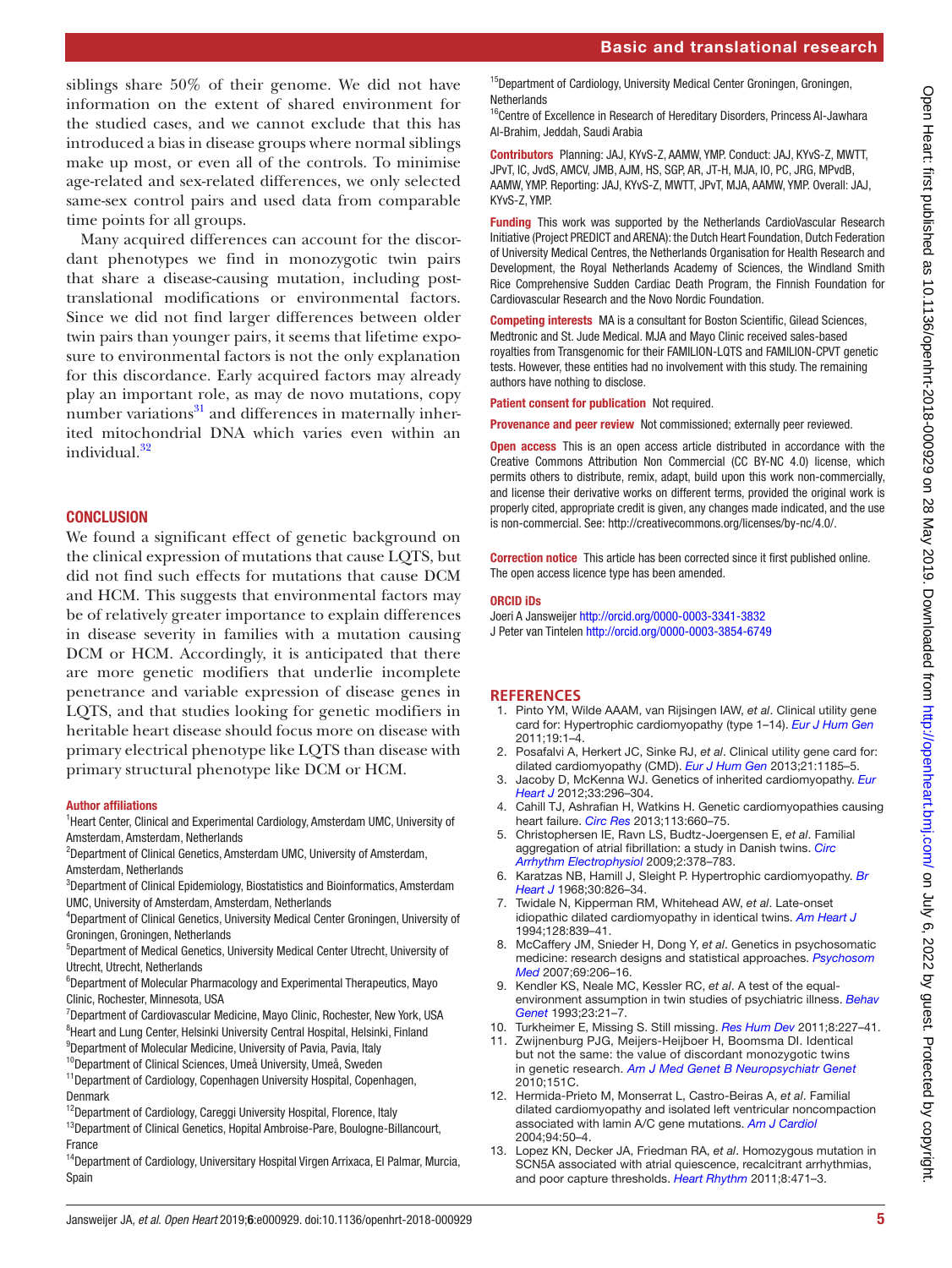# Open Heart

- <span id="page-5-2"></span>14. Ko YL, Tang TK, Chen JJ, *et al*. Idiopathic hypertrophic cardiomyopathy in identical twins. Morphological heterogeneity of the left ventricle. *Chest* 1992;102:783–5.
- <span id="page-5-3"></span>15. Maron BJ, Haas TS, Lesser JR. Diagnostic utility of cardiac magnetic resonance imaging in monozygotic twins with hypertrophic cardiomyopathy and identical pattern of left ventricular hypertrophy. *[Circulation](http://dx.doi.org/10.1161/CIRCULATIONAHA.106.680512)* 2007;115:627–8.
- 16. Maron BJ, Casey SA, Almquist AK. Hypertrophic cardiomyopathy in monozygotic twins. *[Circulation](http://dx.doi.org/10.1161/01.CIR.0000013097.84796.2A)* 2002;105.
- 17. Osio A, Tan L, Chen SN, *et al*. Myozenin 2 is a novel gene for human hypertrophic cardiomyopathy. *[Circ Res](http://dx.doi.org/10.1161/01.RES.0000263008.66799.aa)* 2007;100:766–8.
- 18. Palka P, Lange A, Burstow D. Different presentation of hypertrophic cardiomyopathy in monozygotic twins. *Clin Cardiol* 2000;23.
- 19. Peters F, Khandheria BK, dos Santos C, *et al*. Isolated left ventricular noncompaction in identical twins. *[Am J Cardiol](http://dx.doi.org/10.1016/j.amjcard.2012.05.060)* 2012;110:1175–9.
- 20. Sutton AG, Somasundram U, Hall JA. Simultaneous onset of idiopathic dilated cardiomyopathy in identical middle-aged twins. *[Postgrad Med J](http://dx.doi.org/10.1136/pgmj.75.881.157)* 1999;75:157–9.
- 21. Zenovich AG, Lesser JR, Hanna CA, *et al*. Identical twins with hypertrophic cardiomyopathy and apical aneurysm. *[Am J Cardiol](http://dx.doi.org/10.1016/j.amjcard.2005.10.059)* 2006;97.
- <span id="page-5-0"></span>22. Verhulst B. A power calculator for the classical twin design. *[Behav](http://dx.doi.org/10.1007/s10519-016-9828-9)  [Genet](http://dx.doi.org/10.1007/s10519-016-9828-9)* 2017;47:255–61.
- <span id="page-5-1"></span>23. Jamshidi Y, Nolte IM, Spector TD, *et al*. Novel genes for QTc interval. How much heritability is explained, and how much is left to find? *[Genome Med](http://dx.doi.org/10.1186/gm156)* 2010;2.
- 24. Im S-W, Lee MK, Lee HJ, *et al*. Analysis of genetic and non-genetic factors that affect the QTc interval in a Mongolian population: the GENDISCAN study. *[Exp Mol Med](http://dx.doi.org/10.3858/emm.2009.41.11.090)* 2009;41:841–8.
- 25. Dalageorgou C, Ge D, Jamshidi Y, *et al*. Heritability of QT interval: how much is explained by genes for resting heart rate? *[J Cardiovasc](http://dx.doi.org/10.1111/j.1540-8167.2007.01030.x)  [Electrophysiol](http://dx.doi.org/10.1111/j.1540-8167.2007.01030.x)* 2008;19:386–91.
- 26. Friedlander Y, Lapidos T, Sinnreich R, *et al*. Genetic and environmental sources of QT interval variability in Israeli families: the kibbutz settlements family study. *[Clin Genet](http://dx.doi.org/10.1034/j.1399-0004.1999.560304.x)* 1999;56:200–9.
- 27. Hanson B, Tuna N, Bouchard T, *et al*. Genetic factors in the electrocardiogram and heart rate of twins reared apart and together. *[Am J Cardiol](http://dx.doi.org/10.1016/0002-9149(89)90907-7)* 1989;63:606–9.
- 28. Russell MW, Law I, Sholinsky P, *et al*. Heritability of ECG measurements in adult male twins. *[J Electrocardiol](http://dx.doi.org/10.1016/S0022-0736(98)80034-4)* 1998;30(30 Suppl):64–8.
- 29. Newton-Cheh C, Larson MG, Corey DC, *et al*. QT interval is a heritable quantitative trait with evidence of linkage to chromosome 3 in a genome-wide linkage analysis: the Framingham Heart study. *[Heart Rhythm](http://dx.doi.org/10.1016/j.hrthm.2004.11.009)* 2005;2:277–84.
- 30. Haarmark C, Kyvik KO, Vedel-Larsen E, *et al*. Heritability of Tpeak-Tend interval and T-wave amplitude: a twin study. *[Circ Cardiovasc](http://dx.doi.org/10.1161/CIRCGENETICS.111.959551)  [Genet](http://dx.doi.org/10.1161/CIRCGENETICS.111.959551)* 2011;4:516–22.
- <span id="page-5-4"></span>31. Bruder CEG, Piotrowski A, Gijsbers AACJ, *et al*. Phenotypically concordant and discordant monozygotic twins display different DNA copy-number-variation profiles. *[Am J Hum Genet](http://dx.doi.org/10.1016/j.ajhg.2007.12.011)* 2008;82:763–71.
- <span id="page-5-5"></span>32. Wallace DC, Chalkia D. Mitochondrial DNA genetics and the heteroplasmy conundrum in evolution and disease. *[Cold Spring Harb](http://dx.doi.org/10.1101/cshperspect.a021220)  [Perspect Biol](http://dx.doi.org/10.1101/cshperspect.a021220)* 2013;5:a021220–47.